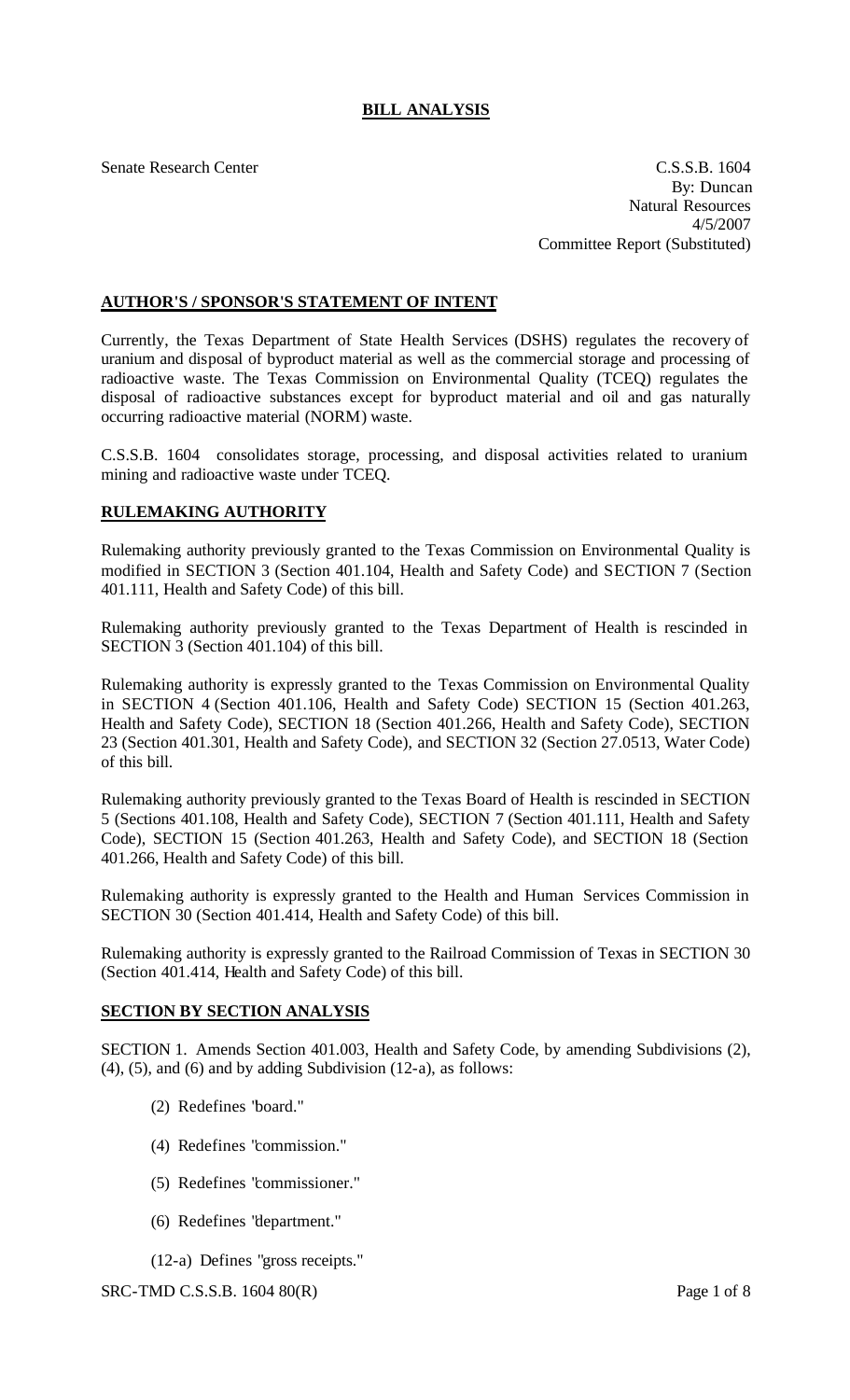SECTION 2. Amends Sections 401.011(a) and (b), Health and Safety Code, as follows:

(a) Provides that the Department of State Health Services or other department designated by the executive commissioner of the Health and Human Services Commission (department) has jurisdiction over activities and substances regulated under this chapter except as provided by Subsection (b) and Subchapters E, F, G, and K.

(b) Provides that the Texas Commission on Environmental Quality (TCEQ) has jurisdiction to regulate and license certain practices regarding radioactive substances.

SECTION 3. Amends Section 401.104, Health and Safety Code, by amending Subsection (b) and adding Subsection (f), as follows:

(b) Requires TCEQ by rule to provide for licensing for the disposal of radioactive substances, rather than radioactive material except for the disposal of by-product material defined by Section 401.003(3)(B). Deletes existing text requiring the department by rule to provide for licensing the disposal of by-product material defined by Section 401.003(3)(B).

(f) Authorizes a separate commercial storage and processing license to be issued for a site also licensed for disposal under this chapter.

SECTION 4. Amends Section 401.106(a), Health and Safety Code, as follows:

(a) Authorizes the board (executive commissioner of the Health and Human Services Commission) or TCEQ by rule to exempt a source of radiation or a kind of use or user from the licensing or registration requirements provided by this chapter and under the agency's jurisdiction if the board or TCEQ finds that the exemption of that source of radiation or kind of use or user will not constitute a significant risk to the public health and safety and the environment.

SECTION 5. Amends Section 401.108, Health and Safety Code, as follows:

Sec. 401.108. FINANCIAL QUALIFICATIONS. (a) Requires an applicant, before a license is issued or renewed by TCEQ, to demonstrate to TCEQ that the applicant is financially qualified to conduct the licensed activity, including any required decontamination, decommissioning, reclamation, and disposal, by posting security acceptable to TCEQ. Deletes existing text requiring the board by rule to require an applicant to demonstrate to the department that the applicant is financially qualified to conduct the licensed activity, including any required decontamination, decommissioning, reclamation, and disposal, before the department issues or renews a license.

(b) Requires a license holder to submit to the department or TCEQ, as appropriate, at intervals required by board or TCEQ rules or the license, proof that the license holder has updated, as appropriate, the security posted under Subsection (a), rather than proof of the license holder's financial qualifications.

(c) Requires TCEQ at regular intervals not to exceed five years to reevaluate the qualifications and security provided by a license holder under Subchapter F or Subchapter G. Deletes existing text requiring the department to reevaluate every five years the qualifications and security provided by a license holder under Subchapter F or Subchapter G.

SECTION 6. Amends Section 401.109(b), Health and Safety Code, as follows:

(b) Requires TCEQ to require a holder of a license that authorizes the disposal of radioactive substances, rather than low-level radioactive waste as provided by Subchapter F, to provide security acceptable to TCEQ, rather than the Texas Radiation Control Agency (agency), to assure performance of the license holder's obligations under this chapter. Deletes existing text requiring the department to require a holder of a license that

SRC-TMD C.S.S.B. 1604 80(R) Page 2 of 8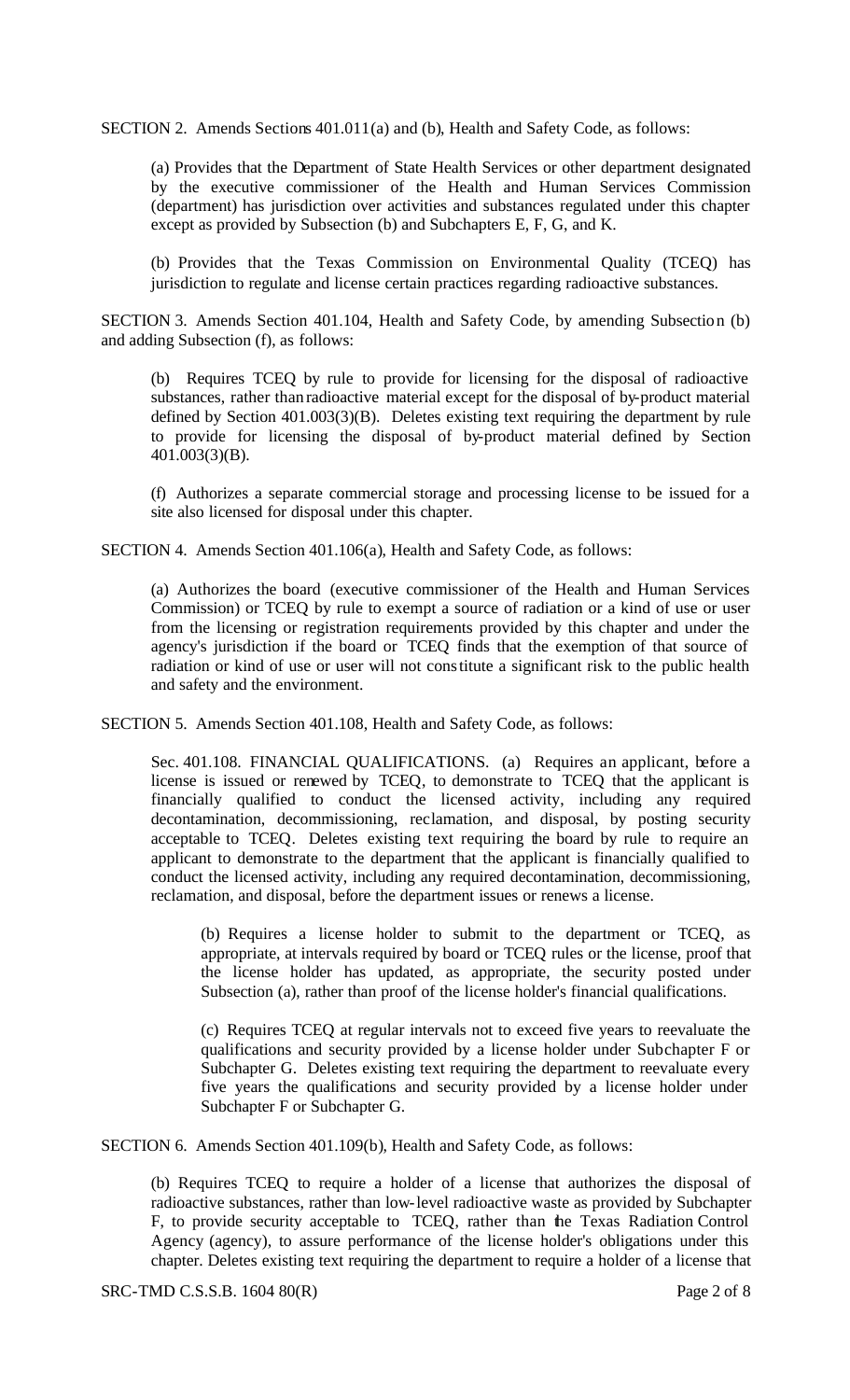authorizes the disposal of low-level radioactive waste as provided by Subchapter F to provide security acceptable to the agency to assure performance of the license holder's obligations under this chapter.

SECTION 7. Amends Section 401.111, Health and Safety Code, as follows:

Sec. 401.111. CRITERIA FOR CERTAIN UNSUITABLE NEW SITES. (a) Requires TCEQ in adopting rules for the issuance of licenses under its jurisdiction for new sites for processing or disposal of radioactive substances from other persons, to adopt criteria for the designation of certain unsuitable sites. Deletes existing text requiring the board and TCEQ each, in adopting rules for the issuance of licenses under their respective jurisdictions for new sites for processing or disposal of low-level radioactive waste from other persons, to adopt criteria for the designation of certain unsuitable sites.

(b) Requires TCEQ to consult with the Texas Water Development Board (TWDB), the State Soil and Water Conservation Board, the Bureau of Economic Geology, and other appropriate state agencies in developing proposed rules. Requires TCEQ by rule to require and prohibit certain actions. Makes conforming changes.

SECTION 8. Amends Section 401.112, Health and Safety Code, as follows:

Sec. 401.112. LOW-LEVEL RADIOACTIVE WASTE PROCESSING OR DISPOSAL LICENSE APPLICATION AND CONSIDERATIONS. (a) Requires TCEQ, in making a licensing decision on a specific license application to process or dispose of low-level radioactive waste from other persons, to consider site suitability, geological, hydrological, and meteorological factors, and natural, rather than naturals, hazards, and the demonstration of financial qualifications under Section 401.108, rather than the requirements of Section 401.110(b) for an application to the department. Makes a conforming change.

(b) Requires an applicant for the specific license to submit with the application information necessary for TCEQ, rather than the issuing agency, to consider the factors under Subsection (a).

(c) Makes conforming changes.

SECTION 9. Amends Sections 401.113(a) and (b), Health and Safety Code, as follows:

(a) Requires TCEQ, rather than the agency holding the hearing, to prepare or have prepared a written analysis of the effect on the environment of a proposed licensed activity that TCEQ, rather than the agency, determines has a significant effect on the human environment before a hearing under Section 401.114 begins.

(b) Makes a conforming change.

SECTION 10. Amends Section 401.114, Health and Safety Code, as follows:

Sec. 401.114. NOTICE AND HEARING. Makes conforming changes.

SECTION 11. Amends Section 401.117, Health and Safety Code, to make conforming changes.

SECTION 12. Amends Section 401.202(a), Health and Safety Code, to make a conforming change.

SECTION 13. Amends Section 401.262, Health and Safety Code, as follows:

Sec. 401.262. MANAGEMENT OF CERTAIN BY-PRODUCT MATERIAL. Provides that TCEQ, rather than the department, has sole and exclusive authority to assure that processing and disposal sites are closed and that by-product material is managed and disposed of in compliance with certain federal standards.

SRC-TMD C.S.S.B. 1604 80(R) Page 3 of 8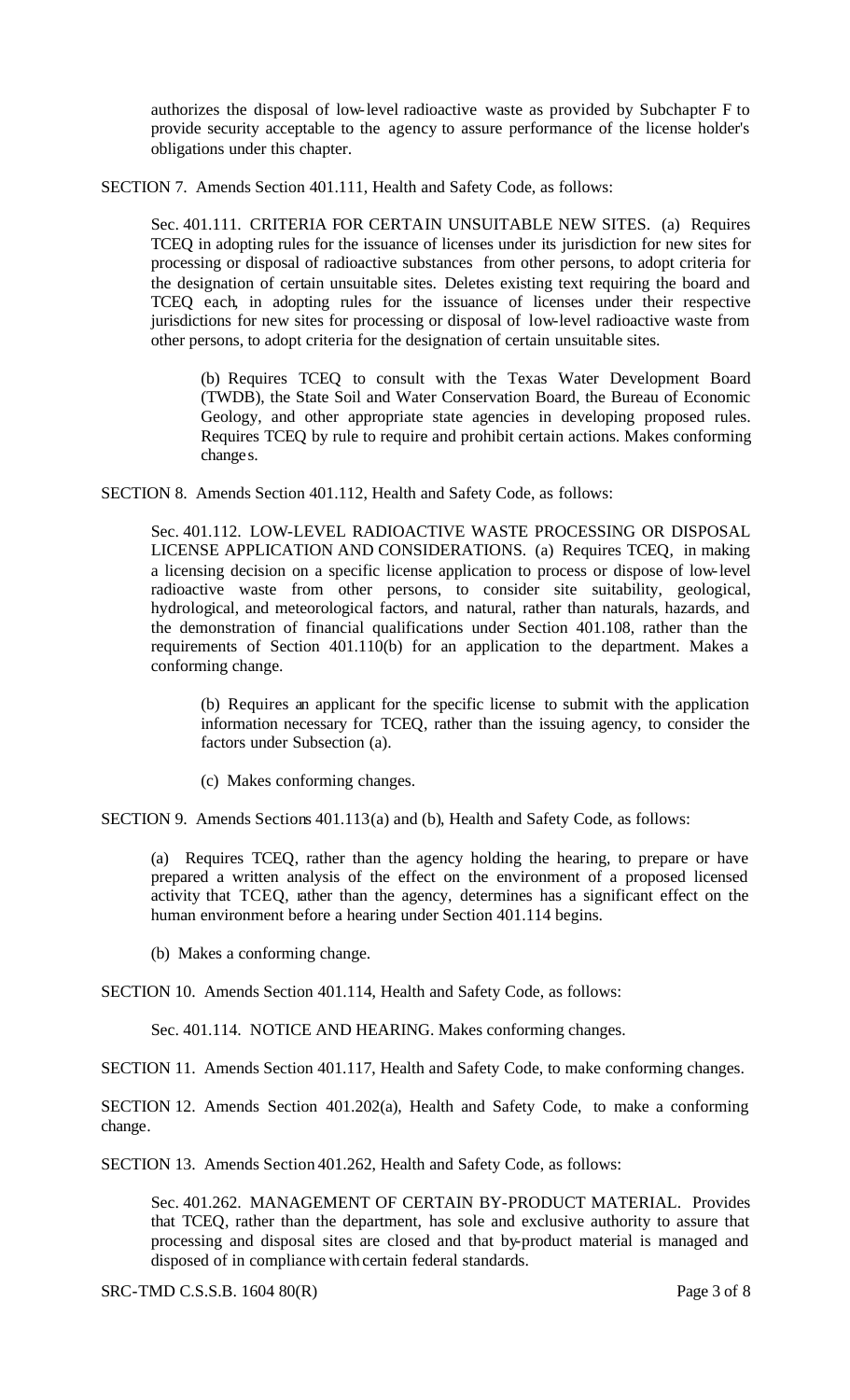SECTION 14. Amends Section 401.2625, Health and Safety Code, as follows:

Sec. 401.2625. LICENSING AUTHORITY. Provides that TCEQ, rather than the commissioner of public health, has sole and exclusive authority to grant, deny, renew, revoke, suspend, amend, or withdraw licenses for source material recovery and processing or for storage, processing, or disposal of by-product material.

SECTION 15. Amends Sections 401.263(a), (c), (d), (e), and (f), Health and Safety Code, as follows:

(a) Makes conforming changes.

(c) Requires TCEQ to give notice of the analysis as provided by TCEQ, rather than the board, rule and to make the analysis available to the public for written comment not later than the 31st day before the date of the hearing on the license.

(d) - (f) Makes conforming changes.

SECTION 16. Amends Sections 401.264(a), (c), and (d), Health and Safety Code, as follows:

(a) Provides that TCEQ on its own motion is authorized to or on the written request of a person affected is required to provide an opportunity for a public hearing on an application over which TCEQ has jurisdiction to determine whether to issue, renew, or amend a license to process materials that produce by-product materials or a license to dispose of by-product materials in the manner provided by Chapter 2001 (Administrative Procedure), Government Code, and permit appearances with or without counsel and the examination and cross-examination of witnesses under oath. Makes conforming changes.

(c) and (d) Makes conforming changes.

SECTION 17. Amends Section 401.265, Health and Safety Code, as follows:

Sec. 401.265. CONDITIONS OF CERTAIN BY-PRODUCT MATERIAL LICENSES. Requires TCEQ to prescribe conditions in a radioactive substances license, rather than a material license, issued, renewed, or amended for an activity that results in production of by-product material to minimize or, if possible, eliminate the need for long-term maintenance and monitoring before the termination of the license, including certain conditions. Makes conforming changes.

SECTION 18. Amends Section 401.266(a), Health and Safety Code, as follows:

(a) Authorizes TCEQ by rule or order, rather than the board by rule or order or the department by order, to require that before a license covering land used for the disposal of by-product material is terminated, the land, including any affected interests in the land, is required to be transferred to the federal government or to the state unless certain circumstances exist.

SECTION 19. Amends Section 401.267, Health and Safety Code, to make conforming changes.

SECTION 20. Amends Section 401.269, Health and Safety Code, to make conforming changes.

SECTION 21. Amends Sections 401.270(a), (b), (e), and (f), Health and Safety Code, to make conforming changes.

SECTION 22. Amends Subchapter G, Chapter 401, Health and Safety Code, by adding Sections 401.271 and 401.272, as follows:

Sec. 401.271. STATE FEE ON RADIOACTIVE SUBSTANCES. (a) Requires a holder of a license issued by TCEQ under this chapter that authorizes the disposal of a radioactive substance from other persons to remit each quarter an amount equal to 10

SRC-TMD C.S.S.B. 1604 80(R) Page 4 of 8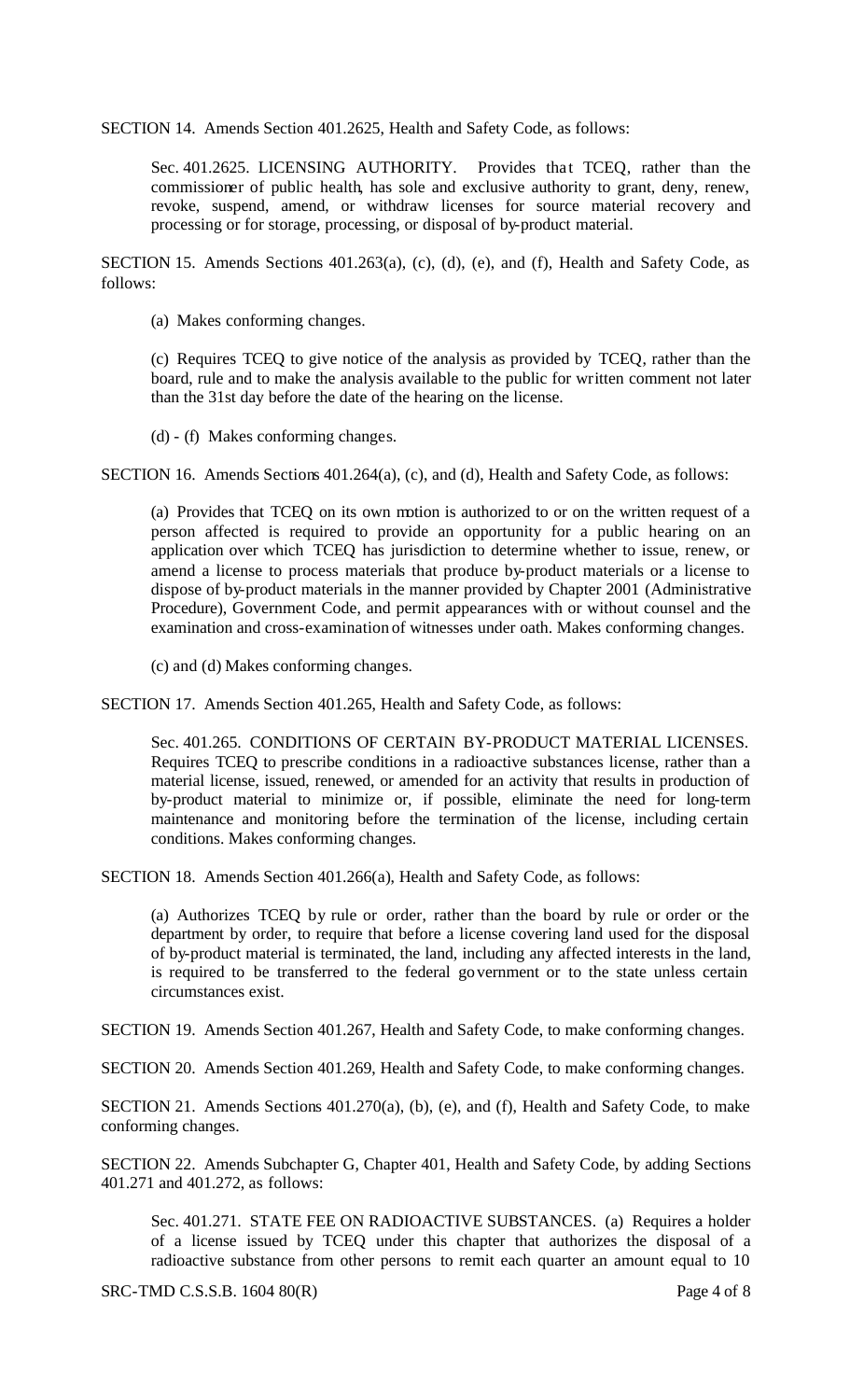percent of the license holder's gross receipts received from disposal operations under a license issued under this chapter that occur after the effective date of the Act enacting this section. Sets forth the percentage of receipts to be remitted to the comptroller for deposit to the credit of the general revenue fund and to host the county.

(b) Provides that Subsection (a) does not apply to compact waste or federal facility waste as defined by Section 401.2005 (Definitions) or industrial solid waste as defined by Section 361.003 (Definitions).

Sec. 401.272. AUDIT AUTHORITY. Authorizes TCEQ to audit a license holder's financial records and waste manifest information to ensure that the fees imposed under this chapter are accurately paid. Requires the license holder to comply with TCEQ's audit-related requests for information.

SECTION 23. Amends Section 401.301, Health and Safety Code, as follows:

Sec. 401.301. New heading: LICENSE AND REGISTRATION FEES. (a) Authorizes TCEQ and the department to collect a fee for each license and registration the agency issues.

(b) Requires TCEQ and the board each by rule to set the fee in an amount that is prohibited to exceed the actual expenses annually incurred for certain purposes.

(c) Makes a conforming change.

(d) Authorizes TCEQ and the department to require that each person who holds a specific license issued by the agency, rather than the department, annually pay to the agency an additional five percent of the appropriate annual fee set under Subsection (b).

(e) Makes conforming changes.

(f) Authorizes TCEQ to assess and collect additional fees from the applicant to recover the costs TCEQ incurs for administrative review, technical review, and hearings on the application.

SECTION 24. Amends Section 401.302(a), Health and Safety Code, as follows:

(a) Authorizes the department, in coordination with TCEQ, to set and collect an annual fee from the operator of each nuclear reactor or other fixed nuclear facility in the state that uses special nuclear material.

SECTION 25. Amends Sections 401.305(c), (e), (f), and (g), Health and Safety Code, as follows:

(c) Makes a conforming change.

(e) Authorizes the department or TCEQ to use money in the perpetual care account to pay for measures for certain purposes.

(f) Makes conforming changes.

(g) Provides that the existence of the perpetual care account does not make the department or TCEQ liable for the costs of decontamination, transfer, transportation, reclamation, surveillance, or disposal of radioactive substances, rather than radioactive materials, arising from a license holder's abandonment of radioactive substances, default on a lawful obligation, insolvency, or inability to meet the requirements of this chapter or of department or TCEQ rules.

SECTION 26. Amends Section 401.343, Health and Safety Code, to make conforming and nonsubstantive changes.

SRC-TMD C.S.S.B. 1604 80(R) Page 5 of 8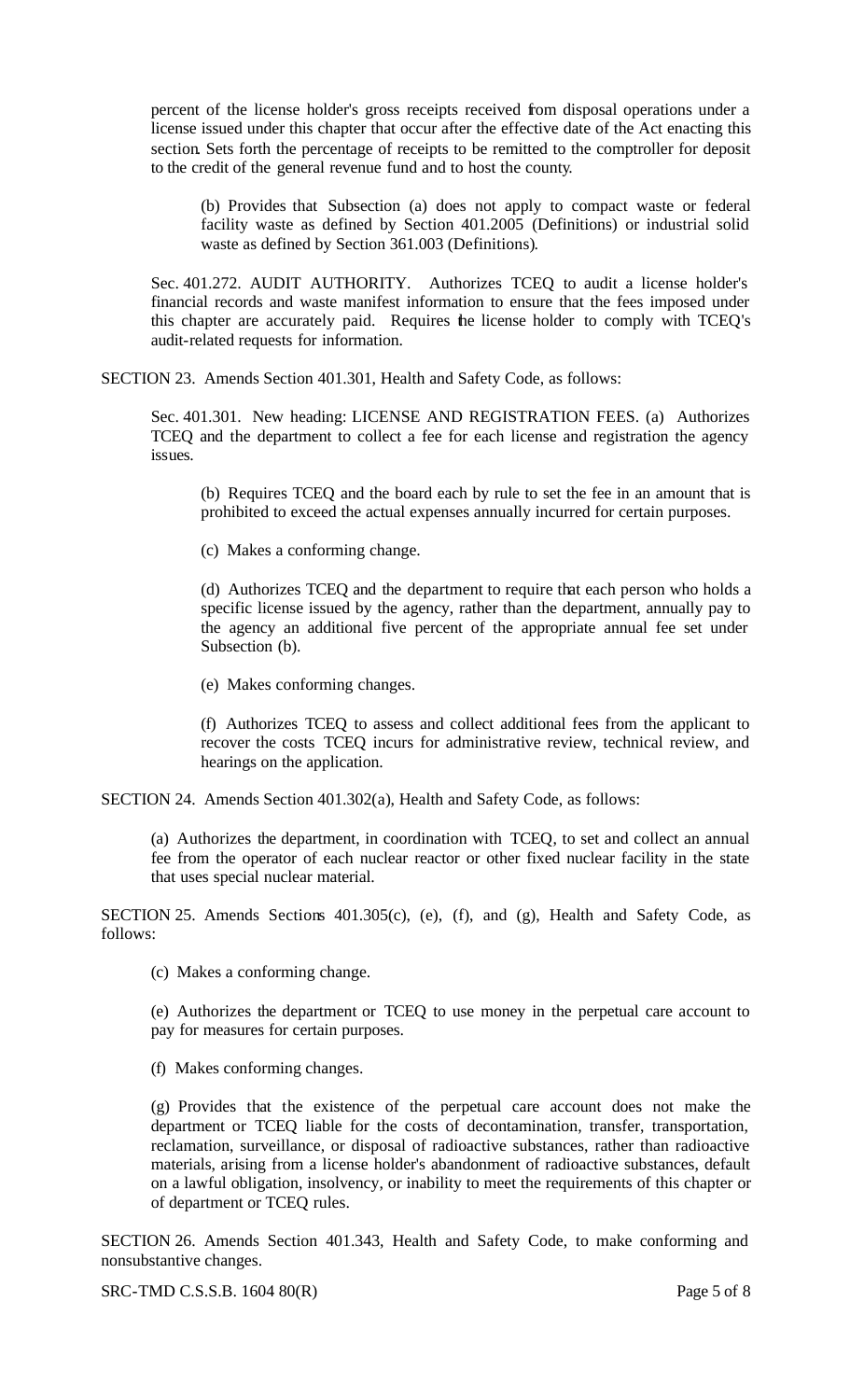SECTION 27. Amends the heading to Subchapter K, Chapter 401, Health and Safety Code, to read as follows:

#### SUBCHAPTER K. LICENSING AUTHORITY OF TEXAS COMMISSION ON ENVIRONMENTAL QUALITY AND THE RAILROAD COMMISSION OF TEXAS

SECTION 28. Amends Sections 401.412(a) and (b), Health and Safety Code, as follows:

- (a) Deletes existing text defining "radioactive substance."
- (b) Makes a conforming change.

SECTION 29. Amends Section 401.413, Health and Safety Code, as follows:

Sec. 401.413. COMMISSION DISPOSAL LICENSE REQUIRED. Deletes existing text providing that this section does not apply to a person required to obtain a license for recovery or processing of source material or for recovery, processing, or disposal of byproduct material as defined by Section 401.003(3)(B).

SECTION 30. Amends Section 401.414, Health and Safety Code, as follows:

Sec. 401.414. New heading: MEMORANDA OF UNDERSTANDING. Requires TCEQ, the Health and Human Services Commission (HHSC), and the Railroad Commission of Texas by rule to adopt memoranda, of understanding defining their respective duties under this chapter. Deletes existing text requiring the Texas Natural Resources Conservations Commission and the board of health by rule to adopt a memorandum of understanding defining their respective duties under this chapter.

SECTION 31. Amends Section 361.015, Health and Safety Code, as follows:

Sec. 361.015. JURISDICTION: RADIOACTIVE WASTE. (a) Provides that TCEQ is the state agency under Chapter 401 (Radioactive Materials and Other Sources of Radiation) that licenses and regulates radioactive waste storage, processing, and disposal activities not preemptively regulated by the federal government.

(b) Provides that HHSC, acting through the Department of State Health Services (DSHS) or other department as designated by the executive commissioner of HHSC, is the state agency under Chapter 401 (Radioactive Materials and Other Sources of Radiation) that regulates radioactive waste activities not preemptively regulated by the federal government, except as provided by Subsection (a). Deletes existing text providing that the Texas Department of Health is the state agency under Chapter 401 (Radioactive Materials and Other Sources of Radiation) that regulates radioactive waste activities excluding disposal, not preemptively regulated by the federal government.

SECTION 32. Amends Subchapter D, Chapter 27, Water Code, by adding Section 27.0513, as follows:

Sec. 27.0513. AREA PERMITS AND PRODUCTION AREAS FOR URANIUM MINING. (a) Authorizes TCEQ to issue a permit pursuant to Section 27.011 that authorizes the construction and operation of two or more similar injection wells within a specified area for mining of uranium. Provides that an application for a new permit issued pursuant to Section 27.011 (Permit From Commission), a major amendment of such a permit, or a renewal of such a permit for mining of uranium is subject to the public notice requirements and opportunity for contested case hearing provided under Section 27.018.

(b) Sets forth a timeframe, authority, and obligations regarding a permit to mine for uranium.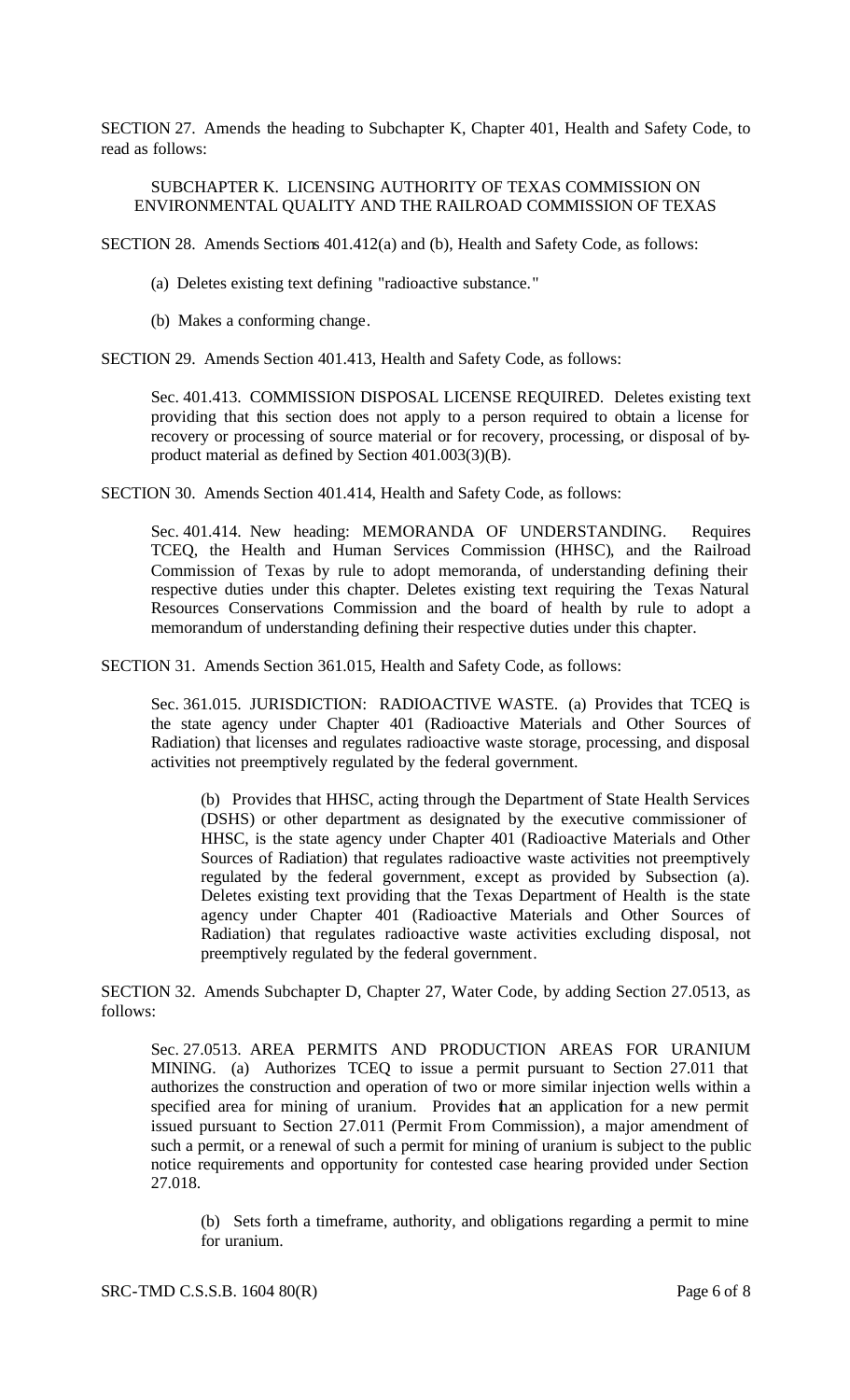(c) Authorizes TCEQ to issue a holder of a permit issued pursuant to Section 27.011 for mining of uranium an authorization that allows the permit holder to conduct mining and restoration activities in production zones within the boundary established in the permit. Requires TCEQ by rule to establish application requirements, technical requirements, including the methods for determining restoration table values, and procedural requirements for any authorization.

(d) Provides that an application for an authorization submitted after September 1, 2007, is an uncontested matter not subject to a contested case hearing or the hearing requirements of Chapter 2001, Government Code, notwithstanding certain Sections of the Water Code. Provides that an application filed by the holder of a permit issued pursuant to Section 27.011 to amend a restoration table value of an authorization is subject to the public notice requirements and opportunity for contested case hearing provided under Section 27.018.

SECTION 33. (a) Transfers certain rights, powers, duties, obligations, functions, activities, property, programs, and appropriations to TCEQ on the effective date of this Act.

(b) Provides that appropriations transferred under Subdivision (4), Subsection (a), of this section are transferred for the remainder of the state fiscal biennium that began on September 1, 2005.

(c) Provides that TCEQ, as of the date of the transfer prescribed by Subsection (a) of this section, has full responsibility for the administration and enforcement of laws related to licensing or regulation of radioactive substances recovery, storage, processing, and disposal under the jurisdiction of TCEQ as provided by Subsection (b), Section 401.011, Health and Safety Code, as amended by this Act, and licensing or regulation of long–term care of decommissioned sites for the disposal of by-product material. Requires TCEQ to carry out all related duties, responsibilities, functions, and activities as provided by law, including those assigned by any other Acts of the 80th Legislature, Regular Session, 2007.

(d) Provides that the transfer of rights, powers, duties, obligations, functions, activities, property, and programs of HHSC or DSHS to TCEQ made by this Act does not affect or impair any act done or obligation, right, license, permit, requirement, or penalty accrued or existing under the former law; that law remains in effect for the purposes of any action concerning such an act done or obligation, right, license, permit, requirement, or penalty. Requires TCEQ to continue a proceeding of HHSC or DSHS that is related to a responsibility, duty, activity, function, or program transferred by this Act, including processing an application for a license or other authorization and including enforcing the requirements of Chapter 401, Health and Safety Code, or a rule adopted under that chapter. Provides that a rule of HHSC or DSHS related to a responsibility, duty, activity, function, or program transferred by this Act is enforceable as a rule of TCEQ until TCEQ adopts other rules.

(e) Requires control of and title to all property and material acquired by this state or an agency of this state under Section 401.267, Health and Safety Code, before the effective date of this Act to be transferred to TCEQ on this state's behalf as soon as practicable. Provides that this subsection does not apply to property or material sold by the state under Subsection (b) of that section before the effective date of this Act.

(f) Requires TCEQ to provide an opportunity for employees of HHSC or DSHS who have performed duties related to a right, power, duty, obligation, responsibility, function, activity, or program transferred by this Act to request a transfer to TCEQ employment. Requires TCEQ to ensure that state and federal requirements are met by TCEQ employees, and to consider the value of maintaining continuity in the personnel staffing relevant programs in making employment decisions under this subsection.

(g) Requires TCEQ, HHSC, and DSHS to cooperate in preventing any delay that may be caused by or may occur in the transfer of property or personnel or a right, power, duty, obligation, responsibility, function, activity, or program made by this Act.